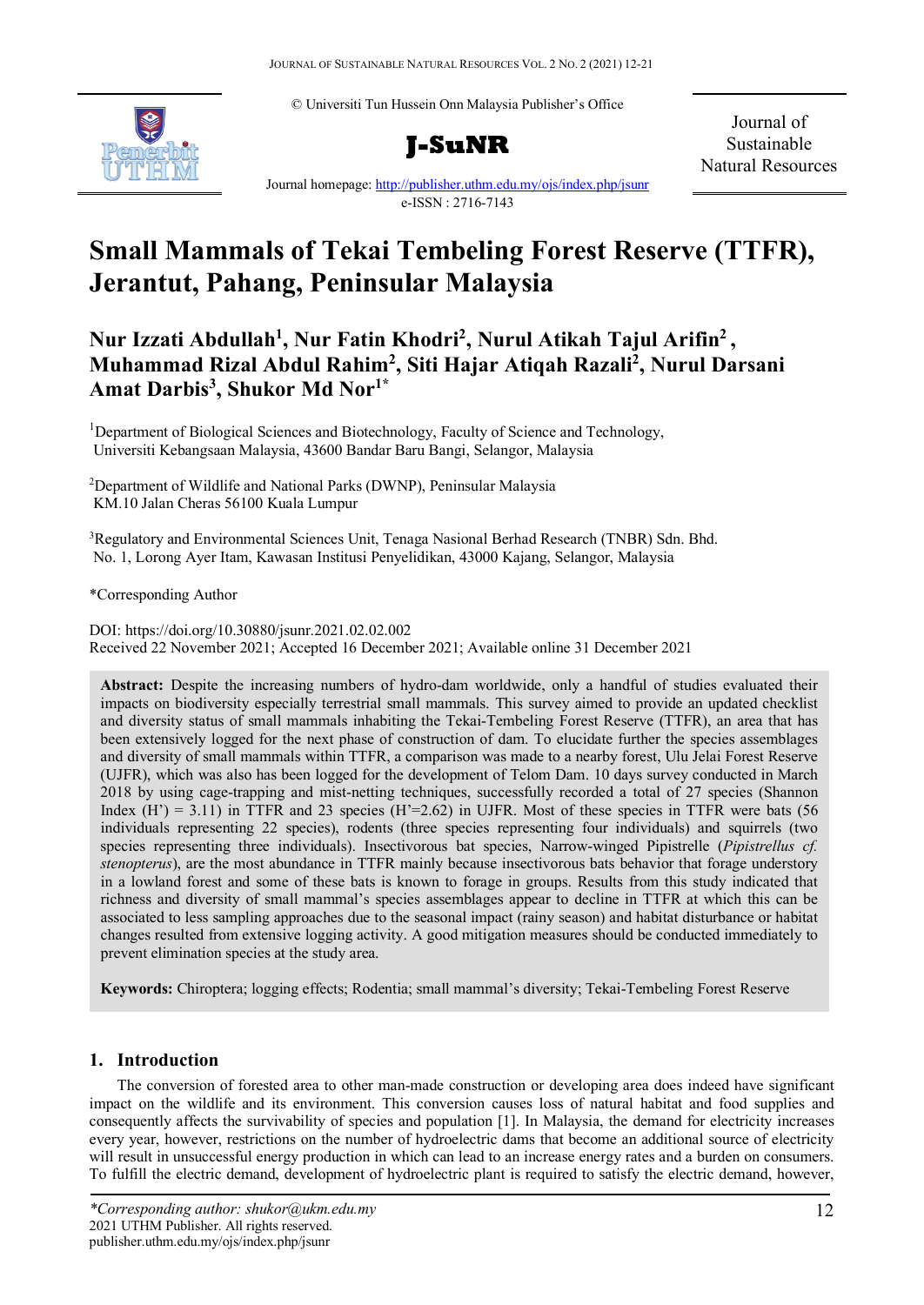building a hydroelectric dam involves an inundation of a massive acreage of land. Basically, on the upstream, hydroelectric dam was built at which it is rich with forested land. Forests need to be demolished to inundate the dam and this will have a detrimental impact on wildlife. Forest clearing through logging activity may result in habitat degradation, population isolation, and decreasing trends of species richness, abundance, and movement, which consequently resulting in loss of biodiversity.

Fragmentation of habitats in landscapes dominated by humans is seen as a major threat to the survival of biodiversity. One of the primary threats to biodiversity is human-induced habitat fragmentation [2] [3], which is on the rise worldwide [4] [5] [6]. A fragmented landscape is characterized by patches of natural habitat surrounded by a matrix of human-modified land cover [7] resulting from logging and forestry industry activities that have resulted in many trees being cut and cleared. As a result of this activity, with each passing year, the number of our tropical rainforests diminishes. In any development involving modification of large areas such as hydroelectric project or conversion of forest land especially if it involves logging activities, the most interesting issues for the ecologists to be questioned are how the population and wildlife communities change due to habitat loss [8]. In addition, changes in land use are thought to have a high impact on the survival of small terrestrial mammals compared to large and medium-sized mammals in terms of the ability to escape or adapting the harsh changing environment [9]. However, these changes should have some limit or tolerance and otherwise they will not survive [10].

To develop an efficient management and conservation strategy, wildlife conservation efforts or mitigation plans must be planned and implemented in a timely manner to improve the survival of species within the impact zone as well as adjacent habitat [11]. Since there is a wide gap in information regarding the distribution, abundance, and conservation status of terrestrial small mammals in logged-over forest, it is important to tackle this lack of knowledge. Thus, to obtain a clear picture of the impact of logging activities on diversity of small mammals, this study aims to provide a baseline information on abundance of terrestrial volant and non-volant small mammal's species in loggedover forest of TTFR and their conservation status. Deforestation often results in dramatic changes in terms of relative abundance of small mammals in the community, and that shift may have a significant influence on the populations of small mammals as consumers. For those reasons, it is important to understand the changes in small mammal communities resulting from forest harvest activity. The resulting impact is very useful in enabling the development of immediate mitigation plans and conservation efforts. Since part of the TTFR has been proposed for the development of the hydroelectric scheme, listing the rare and protected species found in the study area, conservation efforts can easily be made before, during and after the development of the hydroelectric dam.

#### **2. Material and Methods**

### **2.1 Study Area**

Permission to enter Tekai-Tembeling Forest Reserve (TTFR), Jerantut, Pahang was approved by Forestry Department of Pahang and permission to conduct research on wildlife was approved by the Department of Wildlife and National Parks, Malaysia. A 10-days survey was conducted in early of March 2018 nearby to Tekai River of TTFR (N 4506112, E 466619) within a south-eastern tributary of Sungai Tembeling, in Mukim Hulu Tembeling, District of Jerantut, Pahang Darul Makmur (Fig. 1).



 **Fig. 1 - The location of sampling area within Tekai Tembeling Forest Reserve (TTFR), Jerantut, Pahang (Source: TNBR, 2018)**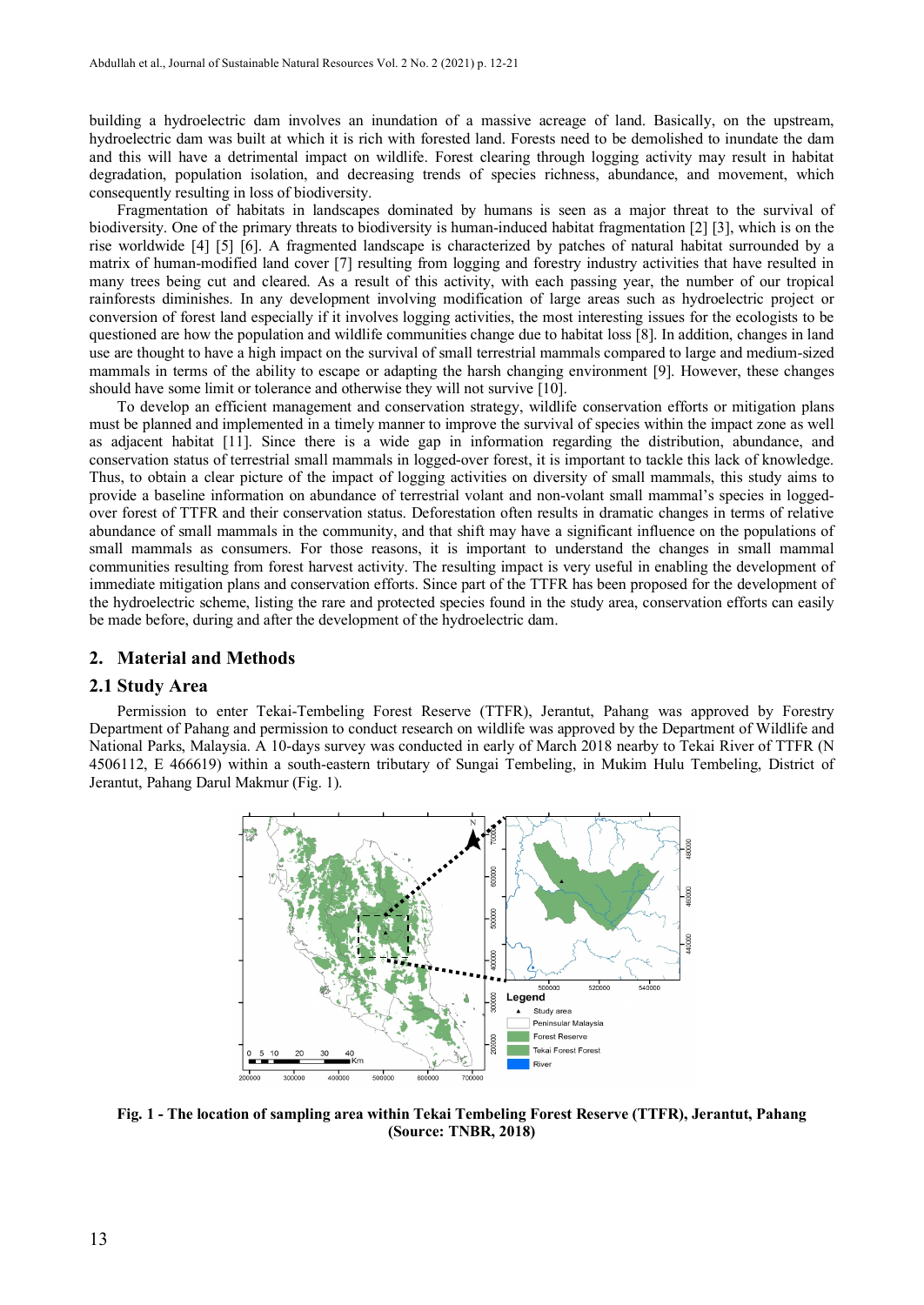TTFR is a mixed dipterocarp forest with a coverage area of 87,885 hectares and lies approximately six kilometers below the southernmost boundary of Taman Negara, with the nearest town is Jerantut. TTFR was logged-over two to five years ago and consists of mainly logged-over hill dipterocarp forest [12]. Our study area is partly hilly and rugged with narrow tracts of lowlands of 50 to 200 m above mean sea level (MSL). The proposed dam area covers mainly slopes of <25° (96%), with only 0.95% above 35°. The submerged areas will include the broad, NW-SE trending valleys of the present-day Termus River and Senuak River as well as narrower valleys of the Tekai River and its upper headwater tributaries of Kerum River and Song River.

In this study, comparison on the species richness of bats and rodents were made with data from Ulu Jelai Forest Reserve (UJFR). UJFR was chosen for comparison based on the proximity and the relevant of data (e.g. habitat type, trapping effort) to our study site in order to elucidate further the diversity of small mammals in TTFR

UJFR located in the forest district of Lipis, Pahang, is one of the forest fragments within the groups of forest complexes of Peninsular Malaysia. The forest area was categorized as an area with sustainable use of natural resources which also located neighboring to Taman Negara National Park (TNNP). Survey area (N 423319, E 495581) was done nearby to Telom River located in the high-altitude area of the Cameron Highlands district. The altitude ranges from 1200 m to 1500 m above sea level. Brinchang, the closest town in the Cameron Highlands is at an altitude of 1450 m above sea level. UJFR physically consists of forest land that has been logged over (productive forest), thus, presence of shrubs and regenerated forest at the area.

## **2.2 Non-volant Small Mammal Trapping**

A total of 100 wire mesh live-traps, measuring 30 x 15 x 15 cm were used in the study areas. The baits used were bananas, roasted coconut meat, or oil palm seeds. Cage traps were deployed along established trails and set at five meters from one another along an existing forest transect and checked twice each day; once in the morning (10:00h) and once in the evening (16:00h), and re-baited when necessary. All the cages were left open for eight continuous days and nights. Captured animals were identified following description in [13] with their standard measurements recorded and released at the capture points. Selected specimens were prepared as museum vouchers.

## **2.3 Bat-netting**

Based on field observation and the condition of forest habitat of the study areas, it is anticipated that bat species that generally dominate lowland and hill dipterocarp forest species are present. Field trapping for bats were conducted by using trapping such as mist-nets and harp-traps. An average 22 mist-nets and five harp-traps were used to capture both frugivorous and insectivorous bats, respectively. Each mist-net was  $2.5 \times 9 \times 4$  m in dimension, with a 36 mm Diamond mesh size and a 3-pouch construction were erected at potential flight pathways of bats. In the meanwhile, harp-traps with overall dimensions of 4 x 1.8 m and trapping area 2.4 x 1.8 m were set crossing narrow pathways and along Tekai River. Both mist-nets and harp-traps were checked twice, in the evening between (18:00h - 21:00h) and in the morning between (06:00h - 09:00h). Mist-nets and harp-traps were set up at different locations within the sampling areas during the period of study to maximize the effort to cover the areas. Bats captured were examined for species identification based on [14] and [15].

## **2.4 Statistical Analysis**

In order to characterize small mammal species distribution patterns at the two sites, we used non-parametric analysis, the Rank-abundance Curve (RAC) and Species Accumulation Curve (SAC) [16]. Species were arranged in sequence from the most to the least abundant along the x-axis, while log abundance was plotted on the vertical or yaxis. Several diversity indices and model verification were performed by PAST software version 2.17c (Hammer, Harper, and Ryan 2001), which will give the Chi-square and p-value. Model with the lowest p-value will indicate the best model type. Shannon Index is a measure of diversity at a site and is influenced by the number of species present and species uniformity. Chao-1 index gives an estimated species richness if sampling is prolonged. Considering the unequal effort applied to each site, individual-based rarefaction curves were generated to calculate the expected number of species as a function of sampling effort. Curves were generated based on species richness and number of individuals recorded for each species by using Ecosim software version 7.7 [17]. To compare species compositions between both sites, we use Jaccard Similarity Indexes (JSI) using MVSP (Multivariate Statistical Package) version 3.13b to determine the degree of similarity in species composition in both sites.

## **3. Results**

### **3.1 Species Composition and Similarity**

A total of 63 individuals of volant and non-volant small mammals from Order Chiroptera, Rodentia and Scandentia were caught during the sampling period at Tekai-Tembeling Forest Reserve (TTFR). From the nine nights of trapping, bats recorded a significantly higher number of individuals and species captured in TTFR (Table 1). These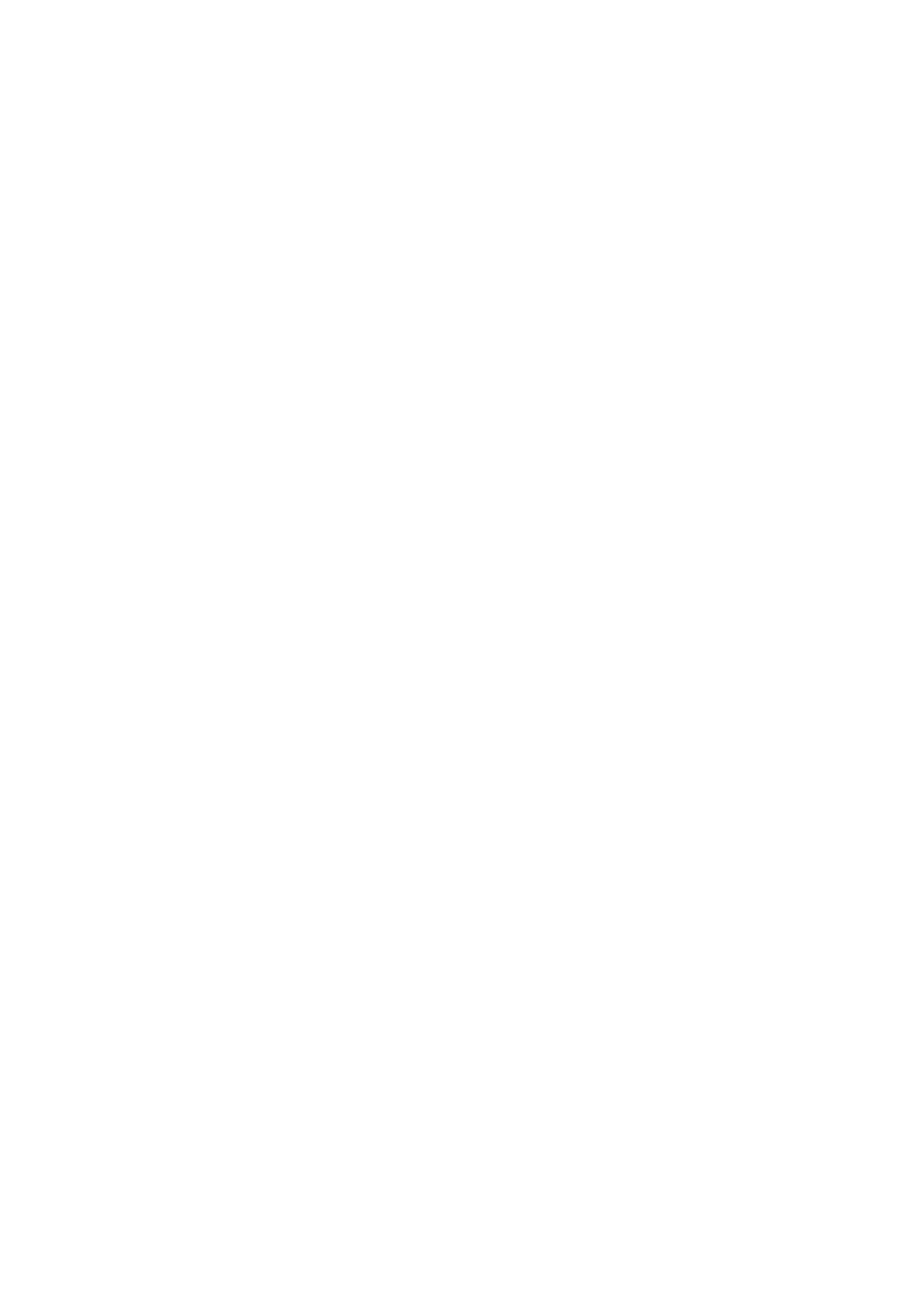five species were frugivorous bats (Pteropodidae family), 25 species insectivorous bats (Family Hipposideridae, Rhinolophidae, Molossidae and Vespertilionidae), eight of the Muridae family (Muridae family) and two of the Sciuridae family. In comparison to Ulu Jelai Forest Reserve (UJFR), there are 98 individuals representing 23 species and six families of terrestrial small mammals recorded. In terms of diversity, the most diverse family recorded at TTFR belongs to Vespertilionidae and Muridae at UJFR with both having the same number of species which is seven species.

| No               | Taxa                                  | <b>IUCN</b>    | <b>WCA</b>                      | <b>TTFR</b>      | <b>UJFR</b>      |
|------------------|---------------------------------------|----------------|---------------------------------|------------------|------------------|
|                  | <b>Vespertilionidae: Insect Bats</b>  |                |                                 |                  |                  |
| $\mathbf{1}$     | Glischropus tylopus                   | ${\rm LC}$     | $_{\text{LC}}$                  | 1(1.79)          | $\boldsymbol{0}$ |
| $\overline{c}$   | Hesperoptenus tomesi                  | VU             | LC                              | 1(1.79)          | $\boldsymbol{0}$ |
| $\mathfrak{Z}$   | Kerivoula intermedia                  | NT             | VU                              | 2(3.57)          | 4(4.94)          |
| $\overline{4}$   | Kerivoula minuta                      | $\rm{NT}$      | LC                              | 1(1.79)          | 9(11.11)         |
| 5                | Kerivoula pellucida                   | NT             | $_{\rm LC}$                     | 2(3.57)          | $\boldsymbol{0}$ |
| 6                | Kerivoula whiteheadi                  | LC             | $_{\rm LC}$                     | $\theta$         | 1(1.23)          |
| 7                | Murina peninsularis                   |                | LC                              | $\boldsymbol{0}$ | 1(1.23)          |
| 8                | Murina suilla                         | LC             | LC                              | 1(1.79)          | $\boldsymbol{0}$ |
| $\boldsymbol{9}$ | Phoniscus atrox                       | $\rm{NT}$      | LC                              | $\boldsymbol{0}$ | 1(1.23)          |
| 10               | Pipistrellus cf stenopterus           | LC             | LC                              | 6(10.71)         | $\boldsymbol{0}$ |
|                  | <b>Hipposideridae: Roundleaf Bats</b> |                |                                 |                  |                  |
| 11               | Hipposideros cervinus                 | $_{\text{LC}}$ | LC                              | 5(8.93)          | 7(8.64)          |
| 12               | Hipposideros atrox                    | LC             | LC                              | 1(1.79)          | $\boldsymbol{0}$ |
| 13               | Hipposideros bicolor                  | $_{\text{LC}}$ | LC                              | 4(7.14)          | 8(9.88)          |
| 14               | Hipposideros diaderma                 | $_{\text{LC}}$ | LC                              | 2(3.57)          | $\boldsymbol{0}$ |
| 15               | Hipposideros galeritus                | LC             | LC                              | $\boldsymbol{0}$ | 1(1.23)          |
| 16               | Hipposideros larvatus                 | LC             | $\rm LC$                        | $\boldsymbol{0}$ | 1(1.23)          |
| 17               | Hipposideros ridleyi                  | VU             | LC                              | 3(5.36)          | $\boldsymbol{0}$ |
|                  | <b>Pteropodidae: Fruit Bats</b>       |                |                                 |                  |                  |
| 18               | Balionycteris maculata                | LC             | LC                              | 5(8.93)          | 1(1.23)          |
| 19               | Cynopterus brachyotis                 | LC             | LC                              | 3(5.36)          | 5(6.17)          |
| 20               | Cynopterus horsfieldii                | LC             | LC                              | 2(3.57)          | 2(2.47)          |
| 21               | Macroglossus subrinus                 | LC             | LC                              | 1(1.79)          | 12(14.81)        |
| 22               | Megaerops ecaudatus                   | LC             | LC                              | $\boldsymbol{0}$ | 3(3.70)          |
|                  | <b>Rhinolophidae: Horseshoe Bats</b>  |                |                                 |                  |                  |
| 23               | Rhinolophus affinis                   | $\rm LC$       | $\ensuremath{\text{NP}}\xspace$ | $\boldsymbol{0}$ | 24 (29.63)       |
| 24               | Rhinolophus acuminatus                | $\rm LC$       | NP                              | 3(5.36)          | $\boldsymbol{0}$ |
| 25               | Rhinolophus cf sedulus                | $\rm{NT}$      | NP                              | 3(5.36)          | $\boldsymbol{0}$ |
| 26               | Rhinolophus lepidus                   | $_{\text{LC}}$ | $\ensuremath{\text{NP}}$        | $\theta$         | 1(1.23)          |
| 27               | Rhinolophus luctus                    | $_{\text{LC}}$ | NP                              | 3(5.36)          | $\boldsymbol{0}$ |
| $28\,$           | Rhinolophus trifoliatus               | $\rm{NT}$      | $\ensuremath{\text{NP}}\xspace$ | 1(1.79)          | $\boldsymbol{0}$ |
|                  | <b>Molossidae: Free-tailed Bats</b>   |                |                                 |                  |                  |
| 29               | Chaerephon johorensis                 | VU             | NP                              | 1(1.79)          | $\boldsymbol{0}$ |
| $30\,$           | Mops mops                             | NT             | NP                              | 5(8.93)          | $\boldsymbol{0}$ |
|                  | <b>Total Individuals</b>              |                |                                 | 56               | 81               |

**Table 1 - Species and relative abundance of bats species (Volant) sampled at TTFR and UJFR, Pahang**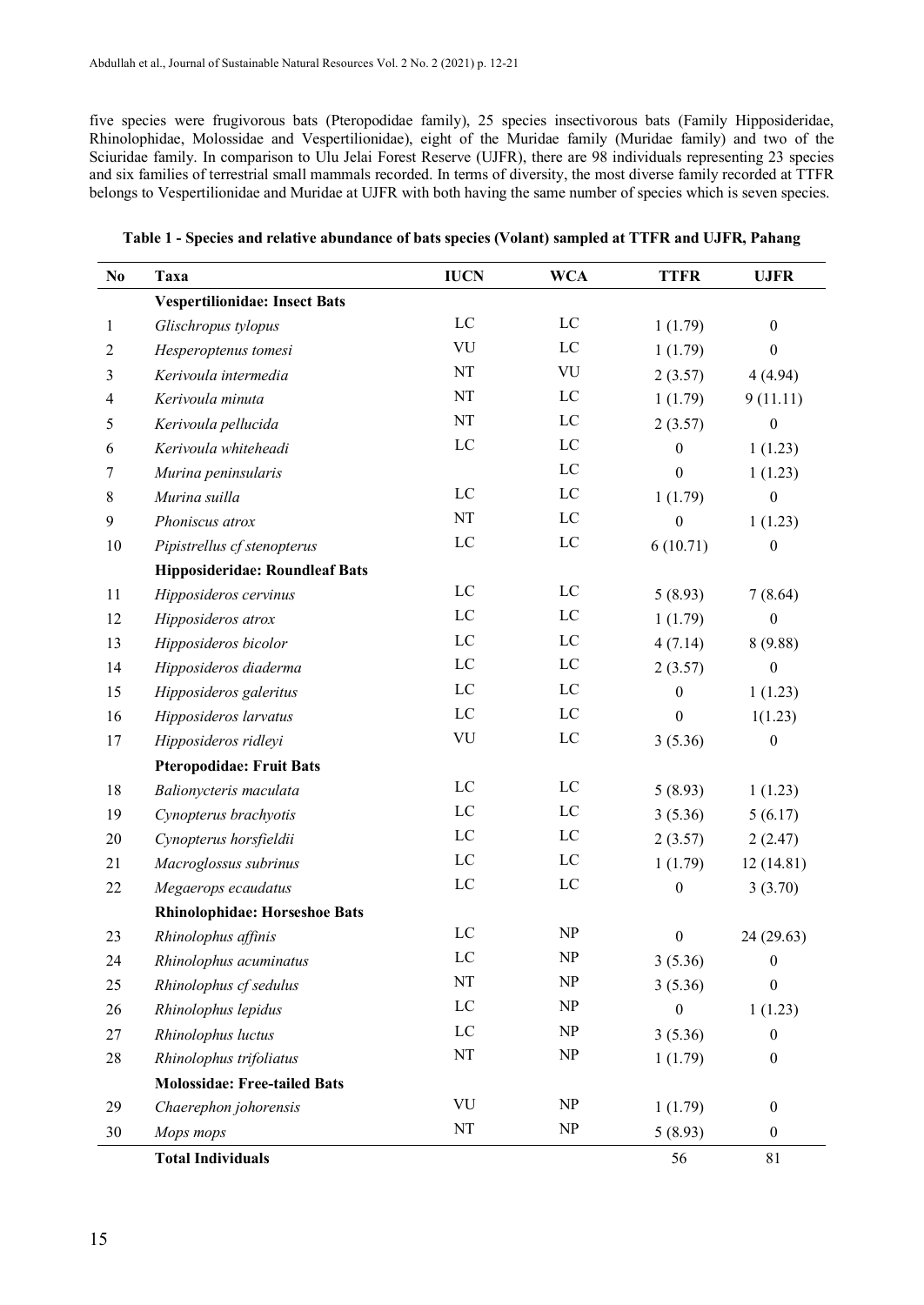| <b>Total Species</b><br><b>Total Family</b> | ∠∠ | 10                                        |
|---------------------------------------------|----|-------------------------------------------|
| $ -$<br>$- - - -$<br>$\sim$ $\sim$          |    | $\sim$ $\sim$ $\sim$ $\sim$ $\sim$ $\sim$ |

Site: TTFR = Tekai Tembeling Forest Reserve, KFR = Kemasul Forest Reserve; Wildlife Conservation Act (WCA)  $(2010)$ : NP = Not Protected; IUCN: NT = Near threatened, LC = Least concerned, VU = Vulnerable.

There are 17 species that were exclusively recorded in TTFR and do not appear in UJFR (Table 2), such as Annandale's Rat (*Rattus annandalei*), Prevost's squirrel (*Callosciurus prevostii*), Low's Squirrel (*Sundasciurus lowii*), Common Thick-thumbed Bat (*Glischropus tylopus*), Large False Serotine Bat (*Hesperoptenus tomesi*), Clear-winged Woolly Bat (*Kerivoula pellucida*), Brown Tube-nosed Bat (*Murina suilla*), Narrow-winged Pipistrelle (*Pipistrellus cf stenopterus*), Lesser Bicolored Leaf-nosed Bat (*Hipposideros atrox*), Diadem Leaf-nosed Bat (*Hipposideros diaderma*), Ridley's Leaf-nosed Bat (*Hipposideros ridleyi*), Acuminate Horseshoe Bat (*Rhinolophus acuminatus*), Lesser Woolly Horseshoe Bat (*Rhinolophus cf sedulous*), Woolly Horseshoe Bat (*Rhinolophus luctus*), Trefoil Horseshoe Bat (*Rhinolophus trifoliatus*), Northern Free-tailed Bat (*Chaerephon johorensis*) and Malayan Free-tailed Bat (*Mops mops*).

**Table 2 - Species and relative abundance of Rodentia and Scadentia (non-volant) sampled at TTFR and UJFR, Pahang**

| N <sub>0</sub> | Taxa                        | <b>IUCN</b> | <b>WCA</b> | <b>TTFR</b>      | <b>UJFR</b>      |
|----------------|-----------------------------|-------------|------------|------------------|------------------|
|                | <b>Muridae: Rats, Mice</b>  |             |            |                  |                  |
| 1              | Leopoldamys sabanus         | LC          | LC         | $\boldsymbol{0}$ | 5(29.41)         |
| 2              | Maxomys rajah               | VU A2c      | LC         | $\theta$         | 3(17.65)         |
| 3              | Maxomys surifer             | LC          | LC         | $\theta$         | 3(17.65)         |
| 4              | Maxomys whiteheadi          | VU          | LC         | 2(28.57)         | 1(5.88)          |
| 5              | Niviventer cremoriventer    | LC          | LC         | $\theta$         | 1(5.88)          |
| 6              | Rattus annandalei           | LC          | LC         | 1(14.29)         | $\mathbf{0}$     |
|                | Rattus rattus               | LC          | LC         | $\Omega$         | 3(17.65)         |
| 8              | Rattus tiomanicus           | LC          | LC         | 1(14.29)         | 1(5.88)          |
|                | <b>Sciuridae: Squirrels</b> |             |            |                  |                  |
| 11             | Callosciurus prevostii      | LC          | TP         | 1(14.29)         | $\mathbf{0}$     |
| 12             | Sundasciurus lowii          | LC          | NA         | 2(28.57)         | $\boldsymbol{0}$ |
|                | <b>Total Individuals</b>    |             |            | 7                | 17               |
|                | <b>Total Species</b>        |             |            | 5                | 7                |
|                | <b>Total Family</b>         |             |            | 2                | $\overline{2}$   |

Site: TTFR = Tekai Tembeling Forest Reserve, KFR = Kemasul Forest Reserve; Wildlife Conservation Act (WCA) (2010):  $TP = \text{Totally protected}, P = \text{Protected}; \text{IUCN}: \text{NT} = \text{Near threatened}, \text{LC} = \text{Least concerned}, \text{VU} = \text{Vulnerable}$ 

The Jaccard coefficient showed a 25% similarity in species composition between the TTFR and the UJFR. A total of 10 species were relatively common in both study areas such as the Whitehead's Spiny Rat (*Maxomys whiteheadi*), Malayan Field Rat (*Rattus tiomanicus*), Small Woolly Bat (*Kerivoula intermedia*), Least Woolly Bat (*Kerivoula minuta*), Fawn Leaf-nosed Bat (*Hiposideros cervinus*), Bicolored Roundleaf Bat (*Hipposideros bicolor*), Spottedwinged Fruit Bat (*Balionycteris maculata*), Lesser Short-nosed Fruit Bat (*Cynopterus brachyotis*), Horsfield's Fruit Bat (*Cynopterus horsfieldii*) and Long-tongued Fruit Bat (*Macroglossus subrinus*).

The results also showed that the most abundant species recorded from TTFR were the Narrow-winged Pipistrelle (*Pipistrellus cf stenopterus*) (n=6, 10.71% of total individuals recorded) and Intermediate Horseshoe Bat (*Rhinolophus affinis*) (n=24, 29.63%) from UJFR. In conclusion, although number of individuals caught at UJFR is higher than at TTFR with 98 and 63 individuals, respectively, the results showed that species richness of small mammals was higher in the TTFR (27 species) compared with the UJFR, which recorded only 23 species.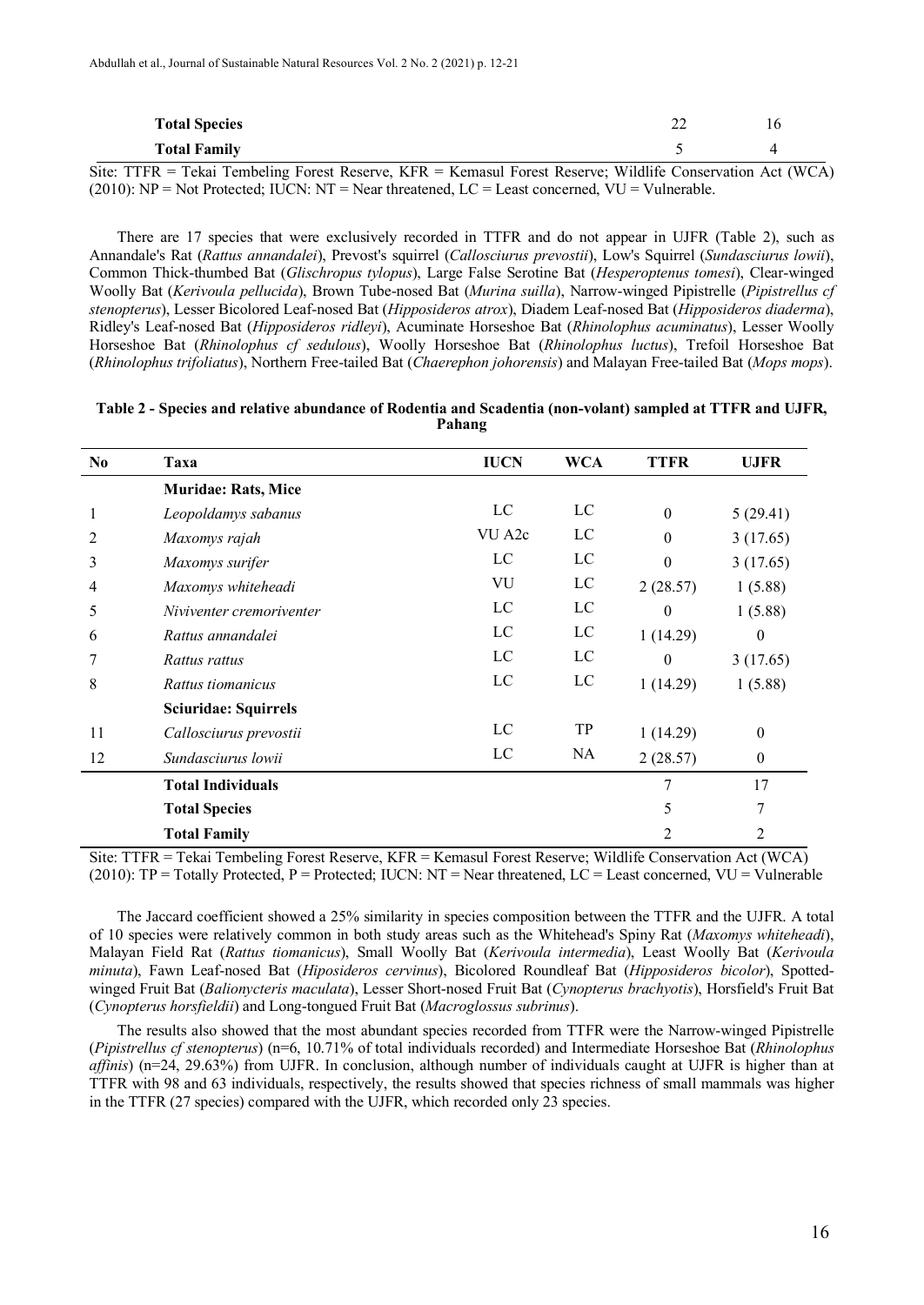## **3.2 Diversity Pattern**

Based on the diversity indices (Table 3) analysed using the PAST software version 2.17c, TTFR obtained the highest value of Simpson index (1-D=0.95), Shannon index (H'=3.11  $\pm$  0.26), Evenness index (e^H/S= 0.83), Brillouin index (HB=2.6), Menhinick (3.40), Margalef (6.28), Equitability (Pielou, J= 0.94) and Fisher alpha (17.9) indices of diversity compared to the UJFR. However, dominance was the highest at UJFR  $(D=0.11)$  compared to the TTFR (D=0.05). Chao-1 index estimated that species richness in the TTFR could reach up to 34 (Table 1) and 45 species in the UJFR.

**Table 3 - Small mammal diversity indices calculated using PAST software for TTFR and UJFR, Pahang**

| <b>Diversity Indices</b>   | <b>TTFR</b>  | <b>UJFR</b>  |
|----------------------------|--------------|--------------|
| Taxa S                     | 27           | 23           |
| Individuals<br>Dominance D | 63<br>0.05   | 98<br>0.11   |
| Simpson 1-D                | 0.95         | 0.89         |
| Shannon H                  | 3.11         | 2.62         |
| <b>Brillouin</b>           | 2.60         | 2.32         |
| Menhinick                  | 3.40         | 2.32         |
| Margalef<br>Berger-Parker  | 6.28<br>0.10 | 4.80<br>0.24 |
| $Chao-1$                   | 34.86        | 45.50        |

Rank abundance curves (RAC) (Fig. 2) shows two distinct relative abundance patterns at each site. Small mammals' relative abundance in the TTFR and UJFR as shown in Fig. 3(a) and 3(b) exhibited a log-normal model,  $(\chi^2)$ =0.48 p=0.49) and a geometric model,  $(\gamma_2 = 14.22, p=0.22)$ , respectively. Rarefaction curves as in Fig. 4 show somewhat similar pattern in both sites but species richness was higher in the TTFR than in the UJFR (27 vs. 23 (Table 1). The rarefaction curve at the TTFR and UJFR does not reaching an asymptomatic level indicating low sampling efficiency for both sites. Interpolation point at 55th individual (which is the least number of individually captured in TTFR), showed a slightly higher average species in TTFR (25.49  $\pm$  1.09), compared to the UJFR (19.35  $\pm$  1.71). The overlapping confidence intervals of TTFR and UJFR in the rarefaction curves indicate that the average species richness between the two assemblages are insignificantly different in species richness of two sites at individual of 63 and 98, respectively. This indicate that the minimum sampling effort unable to distinguish the species richness for both sites. Thus, more surveys and samplings need to be conducted to obtain asymptomatic curves.



**Fig. 2 - Rank abundance curve (RAC) for small mammals at both locations, TTFR and UJFR, Pahang**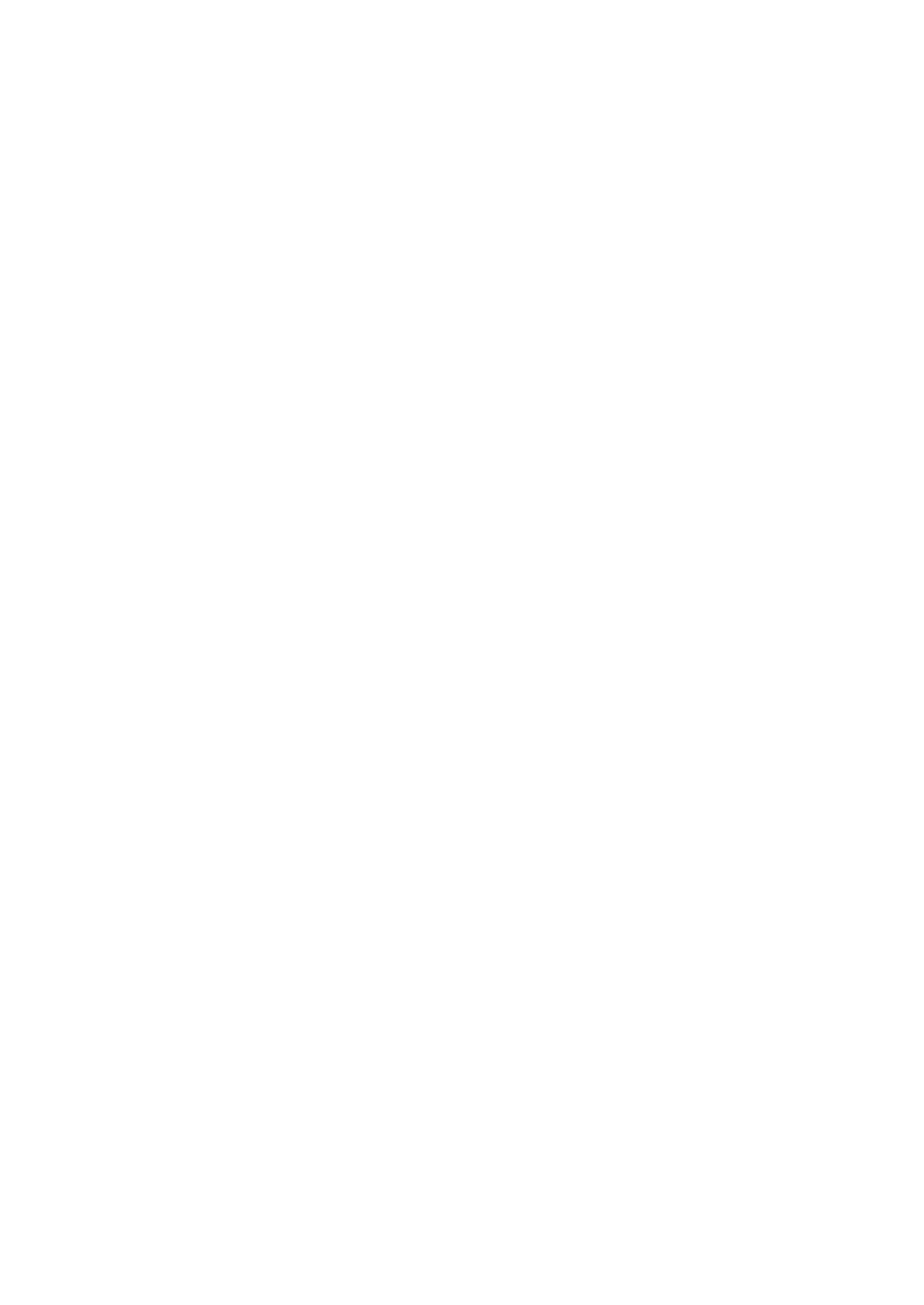

**Fig. 3 - Pattern of distribution (a) TTFR and (b) UJFR, Pahang.**



**Fig.4 - Rarefaction curves for small mammals in TTFR and UJFR, Pahang**

## **4. Discussion**

The most notable findings in this research are that the relative abundance of insectivorous bats is greater than the frugivorous bats caught in this research (81.5% of the total bat captured). A total of 38 species of volant small mammals, consisting mainly of bats and 12 species of non-volant small mammals, consisting of rodents, have been identified in this study. Of all these, 27 species of insectivorous bats were recorded in this study and these species were mainly recorded in TTFR (16 species) and UJFR (11 species). This can be largely attributed by the behavior of insectivorous bats which feed in a lowland forest, and some of these bats is known to forage in group [18]. Species from the family Vespertilionidae (Kerivoulinae and Murininae), Hipposideridae and Rhinolophidae are the most common insectivorous families in the interior of the forest, with high flight maneuverability and good echolocators that enable them to effectively avoid mist nets [19]. Our results suggested that the family Vespertilionidae is the most diverse at TTFR while Muridae is the most diverse at UJFR with both recorded seven species. The most abundant, however, were the Hipposideridae family at TTFR (15 individuals) and the Rhinolophidae family at UJFR (25 individuals).

Regenerating forest like TTFR is considered having high disturbance with habitat changes and forest fragmentation. These factors were predicted to have a high impact particularly on Vespertilionidae, Hipposideridae and the Rhinolophidae families, as many of them are usually highly adapted for foraging in the clutter of the interior forest ('narrow space') [20] [18]. As a result, these species may be more vulnerable to forest degradation, and may be more likely to avoid disturbed and open habitats [15]. Because of this reliance on forests, deforestation and other forest disturbance events possibly influenced these species [21] [22]. The actively logging activity at the study area causes the canopy cover to diminish, which consequently increases the number of open space species to be caught such as *B. maculata* and *M. mops* [23] [24]. This is because these species forage at high canopy cover and there is nothing that would hinder their movement. Meanwhile, forest dwellers species such as *K. intermedia* and *K. pellucida* might be highly affected by forest disturbance as they are dependent on forest for foraging and often found in the understory of tall secondary forest [25]. Among all the volant small mammal species captured at TTFR, six species were listed as Near Threatened (NT) by the IUCN Red List which are *K. intermedia, K. pellucida, K. minuta, R. cf. sedulous, R. trifoliatus* and *M. mops*. These species are threatened from habitat loss due to logging, agriculture, plantations, and forest fires [3]. The bats are among the small mammal species documented which are significant, and this highlights the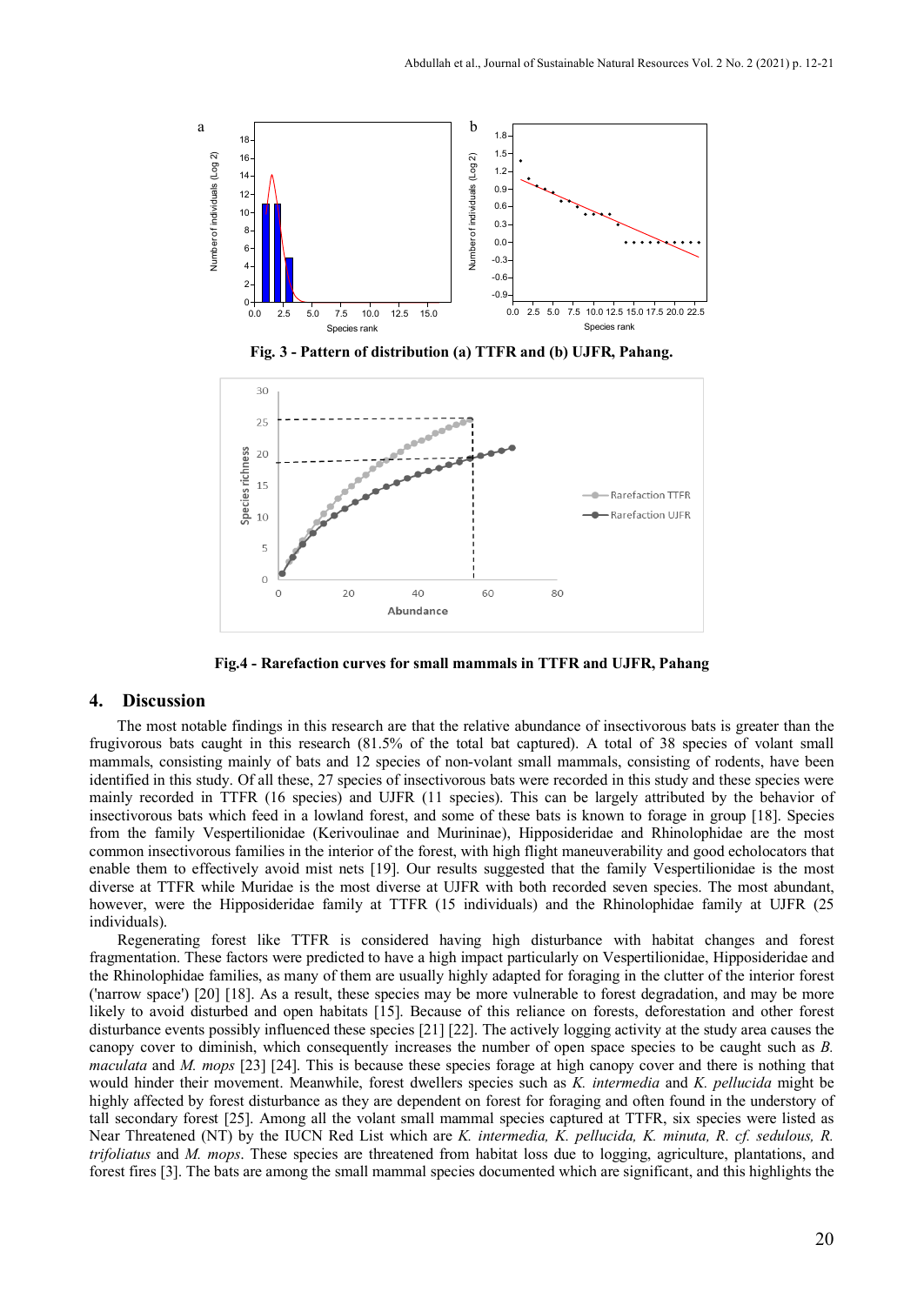importance of karst areas in Malaysia for the conservation of bats. Most of the captured volant species is cave-dwelling, which includes Vespertilionidae, Hipposideridae and Pteropodidae family. This finding is supposed to be aligned with those of [25], because these species are the colonies that were found mainly roosting in caves. Based on personal field observations, the Kota Gelanggi Caves Complex was the closest cave that could be the roosting sites of the bats found from the study area.

On the other hand, the family Muridae has shown a significant low abundance in TTFR as compared to UJFR. Small mammals, particularly non-volant small mammals can be classified as forest and open land specialists and habitat generalists, with each responding differently to changes in landscape complexity [26]. The abundance of *L*. *sabanus* is higher in UJFR relative to the least-impaired habitat in TTFR. Analysis of habitat utilisation by *L. sabanus*, based on spool-and-line-tracks of [9], revealed *L. sabanus* has a strong ability to move between various forest matrices, such as logged and unlogged forests. A higher abundance of *L. sabanus* in UJFR proves that the species can forage for its resources in varieties of habitats and may encourage a healthy reproduction.

Although UJFR had more captures (98 individuals) than TTFR in this study, TTFR showed the highest species diversity as it has the steepest curve than the other study area. However, the total sampling effort was still inadequate to document the total diversity of small mammals in TTFR and UJFR as the cumulative curve was still exponential. Conversely, the highest species richness recorded in TTFR is apparent, as TTFR encompasses a significantly larger area than UJFR and many uncommon bat species (such as *H. tomesi, H. Ridleyi* and *C. johorensis*) were recorded in TTFR but not in UJFR. Areas increase diversity as a larger plot is likely to have more habitats and functions to support a greater diversity of species. Besides, many species require a wide range for adequate prey or seed forage [27]. Although TTFR was the richest in the total number of species, there was a decreased discrepancy between the species richness values estimated by the rarefaction and the Chao-1 estimators. These results indicate that TTFR is potentially the richest study site, followed by UJFR. According to [28], different ecological limits for clades appear to be the main determinants of diversification and therefore species richness.

There are many factors that may explain the low number of species documented from the area of study. Trapping methods, habitat changes and climate change are those that affect the diversity of small mammals and other wildlife species [15]. In addition, the other possibility of a low number of individuals caught was mainly due to bait that was not alluring to the species as many fruit trees were already present in the forest and the limited sampling effort could also contribute to the current finding. Although most of the individuals recorded in this study were either cage traps, harp traps or mist nets, a direct observation technique was also another effective approach that can be used to record the presence of small mammal species, especially diurnal squirrels, and nocturnal mammals such as Colugo [29]. In addition to the use of various sampling techniques, an increase in the sampling frequency and an extension of the sampling period may also increase the total number of species recorded. Although a low diversity of terrestrial small mammals at TTFR can be associated with a less aggressive sampling approach (either in terms of the number of methods used or sampling frequency/period), habitat disturbance caused by logging activity also has a significant impact on the TTFR mammals' diversity.

## **5. Conclusion**

This survey generated the first list of small mammals found in Tekai-Tembeling Forest Reserve (TTFR), within the Jerantut area. Further surveys need to be carried out with an increase in sampling effort to determine the fauna diversity in TTFR more accurately. Although the species diversity of small mammals recorded during this study considered low, however, this is possibly not a correct representation of species diversity in the study area. Trapping methods and climate changes, where and when trapping was conducted are the factors affecting the diversity of small mammals and other fauna species. Extreme weather such as heavy rainfall and extreme dry season and drought probably explain to the low number of individuals caught. In another word, some species may be left undetected due to seasonal variations. Thus, it is advisable to conduct the sampling extensively. The sampling can be significantly improved by applying diverse techniques and extended sampling period for each method [29]. There is very limited information currently available regarding status on certain species of small mammals (especially volant small mammals) in Wildlife Conservation Act 2010's and IUCN Red List needs to be identified because it is apparent that many species that need protection have yet to be addressed and that these mammals may face possible local extinction if nothing is done to control the current rate of deforestation.

## **Acknowledgement**

We would like to thank the Environmental Unit from Tenaga Nasional Berhad Research (TNBR) Sdn. Bhd, for funding this study, and the Department of Wildlife and National Parks (DWNP) from HYDRO-CFS team and UTS (Unit Tangkapan Seladang) team for the logistics and field assistance. This research was fully funded by Research Grant ST-2017-00.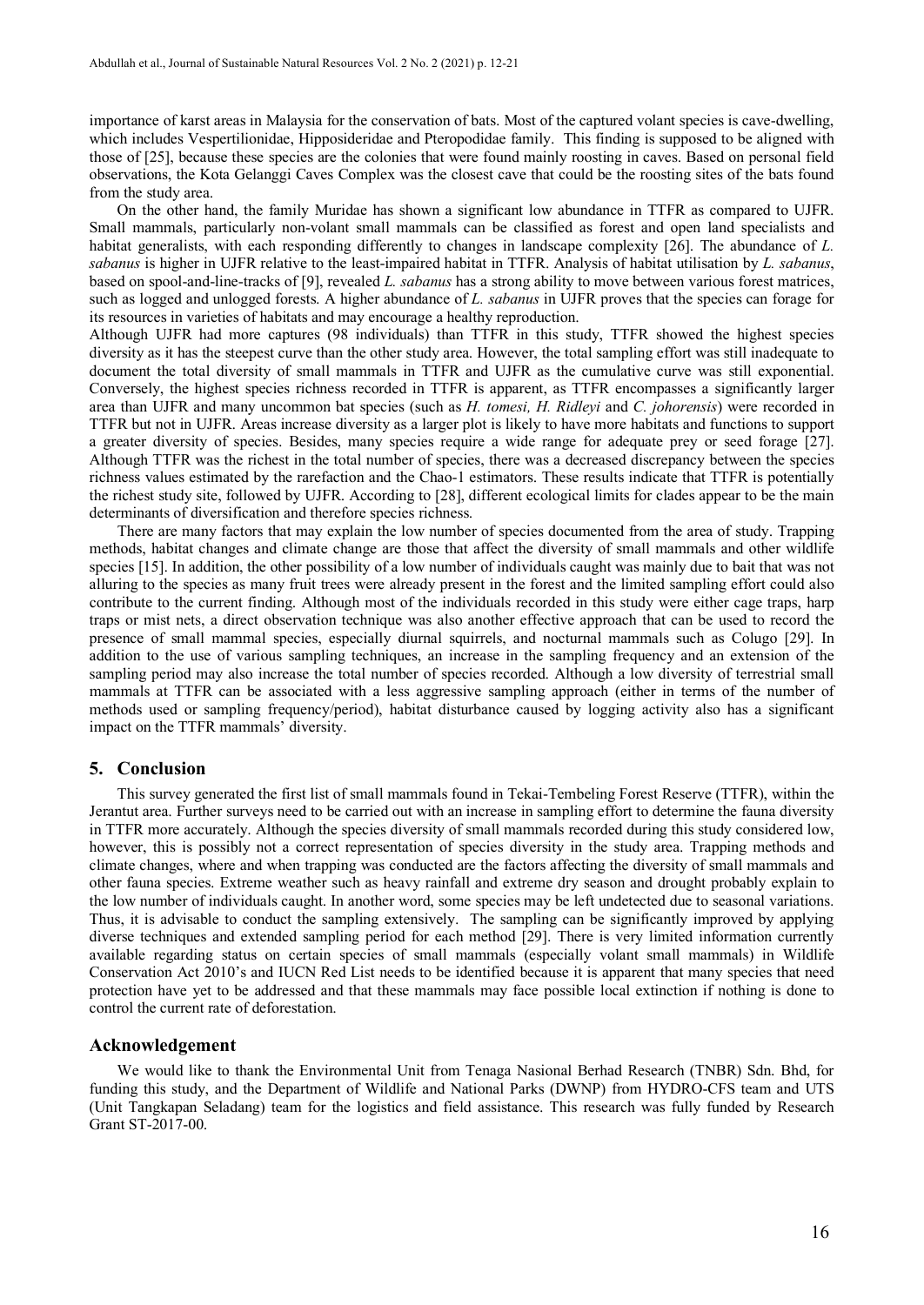## **References**

- [1] C. Nilsson and K. Berggren, "Alterations of riparian ecosystems caused by river regulation," *BioScience*. 2000, doi: 10.1641/0006-3568(2000)050[0783:AORECB]2.0.CO;2.
- [2] D. Tilman *et al.*, "Forecasting agriculturally driven global environmental change," *Science (80-. ).*, 2001, doi: 10.1126/science.1057544.
- [3] IUCN, "IUCN Red List of Threatened Species. Version 2012.1," *IUCN 2012*, 2012. .
- [4] C. Nilsson, C. A. Reidy, M. Dynesius, and C. Revenga, "Fragmentation and flow regulation of the world's large river systems," *Science*. 2005, doi: 10.1126/science.1107887.
- [5] M. C. Ribeiro, J. P. Metzger, A. C. Martensen, F. J. Ponzoni, and M. M. Hirota, "The Brazilian Atlantic Forest: How much is left, and how is the remaining forest distributed? Implications for conservation," *Biol. Conserv.*, 2009, doi: 10.1016/j.biocon.2009.02.021.
- [6] S. H. M. Butchart *et al.*, "Global biodiversity: Indicators of recent declines," *Science (80-. ).*, 2010, doi: 10.1126/science.1187512.
- [7] S. McIntyre and R. Hobbs, "A framework for conceptualizing human effects on landscapes and its relevance to management and research models," *Conserv. Biol.*, 1999, doi: 10.1046/j.1523-1739.1999.97509.x.
- [8] H. Bernard, "Effects of selective logging on the microhabitat-use patterns of non-volant small mammals in a Bornean tropical lowland mixed-dipterocarp forest," *Nat. Hum. Act.*, 2004.
- [9] K. Wells, E. K. V. Kalko, M. B. Lakim, and M. Pfeiffer, "Effects of rain forest logging on species richness and assemblage composition of small mammals in Southeast Asia," *J. Biogeogr.*, 2007, doi: 10.1111/j.1365- 2699.2006.01677.x.
- [10] B. W. Brook, N. S. Sodhl, and P. K. L. Ng, "Catastrophic extinctions follow deforestation in Singapore," *Nature*, 2003, doi: 10.1038/nature01795.
- [11] A. N. M. Nor, R. Corstanje, J. A. Harris, D. R. Grafius, and G. M. Siriwardena, "Ecological connectivity networks in rapidly expanding cities," *Heliyon*, 2017, doi: 10.1016/j.heliyon.2017.e00325.
- [12] N. Eswani, K. Abd Kudus, M. Nazre, A. G. Awang Noor, and M. Ali, "Medicinal Plant Diversity and Vegetation Analysis of Logged over Hill Forest of Tekai Tembeling Forest Reserve, Jerantut, Pahang," *J. Agric. Sci.*, 2010, doi: 10.5539/jas.v2n3p189.
- [13] C. M. Francis, *A Field Guide to The Mammals of South-East Asia*. 2008.
- [14] P. F. D. Van Peenen and Lord Medway, "The Wild Mammals of Malaya and Offshore Islands Including Singapore," *J. Wildl. Manage.*, 1972, doi: 10.2307/3799106.
- [15] T. Kingston, C. M. Francis, Z. Akbar, and T. H. Kunz, "Species richness in an insectivorous bat assemblage from Malaysia," *J. Trop. Ecol.*, 2003, doi: 10.1017/S0266467403003080.
- [16] A. Magurran, "Introduction: measurement of (biological) diversity," *Measuring Biological Diversity*. 2004, doi: 10.2989/16085910409503825.
- [17] N. J. Gotelli and G. L. Entsminger, "EcoSim: null models software for ecology. Version 7. Acquired Intelligence Inc. and Kesey-Bear, Jericho, Vermont," *Online at http://www.garyentsminger.com/ecosim/index.htm*, 2004.
- [18] R. C. T. Tingga, F. A. Anwarali, A. R. M. Ridwan, J. Senawi, and M. T. Abdullah, "Small mammals from kuala atok, taman negara pahang, Malaysia," *Sains Malaysiana*, 2012.
- [19] N. Berry, W. O'Connor, M. W. Holderied, and G. Jones, "Detection and avoidance of harp traps by echolocating bats," *Acta Chiropterologica*, 2004, doi: 10.3161/001.006.0211.
- [20] H. U. Schnitzler and E. K. V. Kalko, "Echolocation by insect-eating bats," *Bioscience*, 2001, doi: 10.1641/0006-3568(2001)051[0557:EBIEB]2.0.CO;2.
- [21] D. J. W. Lane, T. Kingston, and B. P. Y. H. Lee, "Dramatic decline in bat species richness in Singapore, with implications for Southeast Asia," *Biol. Conserv.*, 2006, doi: 10.1016/j.biocon.2006.03.005.
- [22] M. J. Struebig, T. Kingston, A. Zubaid, A. Mohd-Adnan, and S. J. Rossiter, "Conservation value of forest fragments to Palaeotropical bats," *Biol. Conserv.*, 2008, doi: 10.1016/j.biocon.2008.06.009.
- [23] R. Hodgkison, S. T. Balding, Z. Akbar, and T. H. Kunz, "Roosting ecology and social organization of the spotted-winged fruit bat, Balionycteris maculata (Chiroptera: Pteropodidae), in a Malaysian lowland dipterocarp forest," *J. Trop. Ecol.*, 2003, doi: 10.1017/S0266467403006060.
- [24] T. Kingston, G. Jones, Z. Akbar, and T. H. Kunz, "Alternation of echolocation calls in 5 species of aerial-<br>feeding insectivorous bats from Malaysia," J. Mammal., 2003, doi: 10.1644/1545feeding insectivorous bats from Malaysia," *J. Mammal.*, 2003, doi: 10.1644/1545- 1542(2003)084<0205:AOECIS>2.0.CO;2.
- [25] J. Payne, C. M. Francis, and K. Phillipps, "A Field Guide to the Mammals of Borneo," *Princet. Univ. Press. Princeton, New Jersey Oxford, United Kingdom*, 1985.
- [26] S. Gentili, M. Sigura, and L. Bonesi, "Decreased small mammals species diversity and increased population